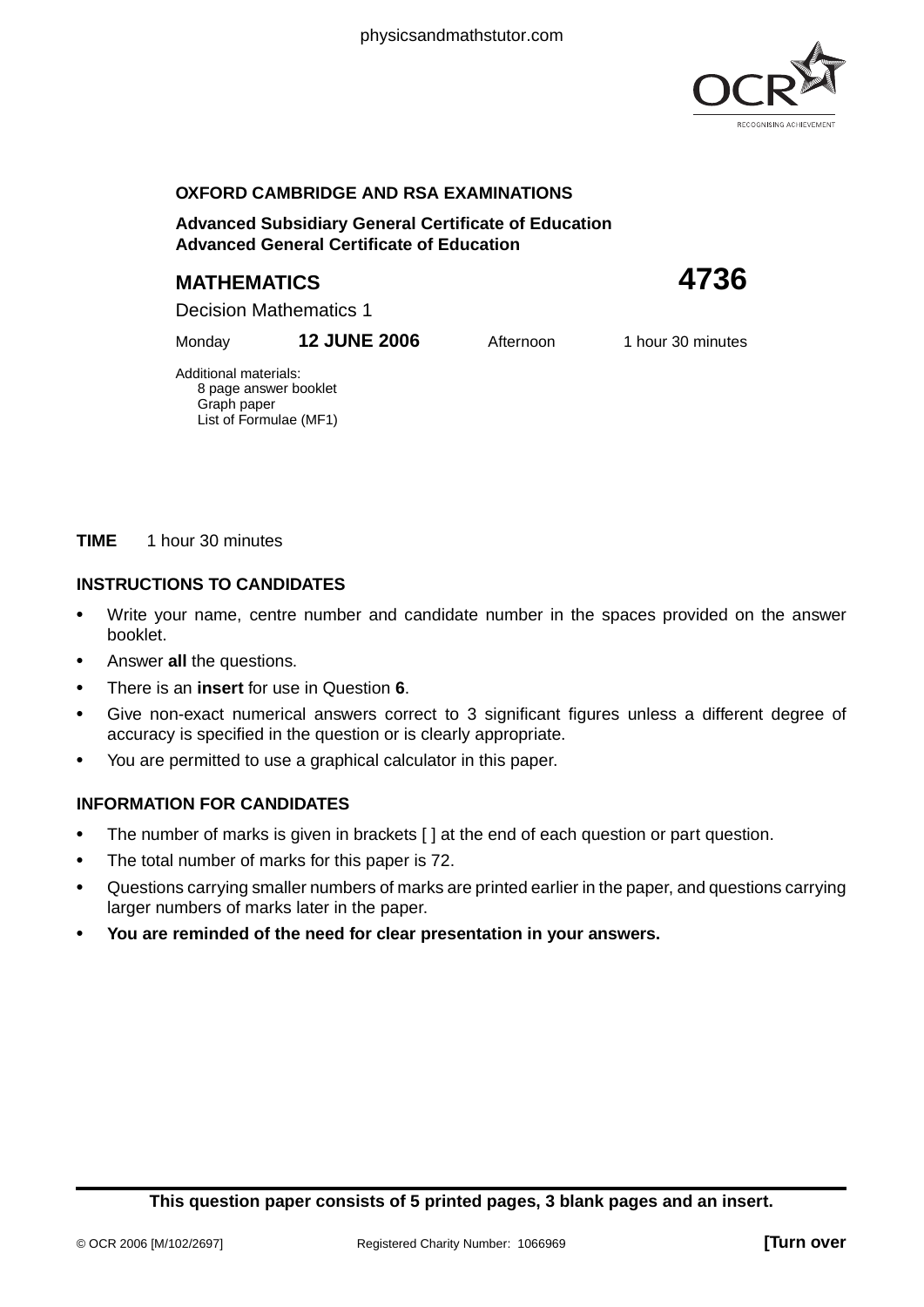**2**

**1 (i)** Use the first-fit method to pack the following weights in kg into boxes that can hold 8 kg each.

2433254

Show clearly which weights are packed into which boxes. [2]

- **(ii)** Use the first-fit decreasing method to pack the same weights into boxes that can hold 8 kg each. You do not need to use an algorithm to sort the list into decreasing order. [3]
- **(iii)** First-fit decreasing is a quadratic order method. A computer takes 15 seconds to apply the first-fit decreasing method to a list of 1000 items; approximately how long will it take to apply the first-fit decreasing method to a list of 2000 items? [2]
- **2 (i)** Draw three mathematically different graphs, labelled graph *A*, graph *B* and graph *C*, each with four vertices, of orders 1, 3, 3 and 3, and five arcs. [6]
	- **(ii)** Explain how you know that none of the graphs from part **(i)** is Eulerian. [1]
- **3** The network below represents a system of roads. The vertices represent villages and the arcs represent the roads between the villages. The weights on the arcs represent travel times by bicycle between villages, in minutes.



Alf wants to cycle from his home at *A* to visit each of the other villages and return to *A* in the shortest possible time.

- **(i)** Which standard network problem does Alf need to solve to find the quickest tour through all the villages? [1]
- **(ii)** Apply the nearest neighbour method starting at *A* to find a tour through all the villages that starts and ends at *A*. Calculate the journey time for this tour. What can you deduce from this about the shortest possible time for Alf's tour? [4]
- **(iii)** Construct a minimum spanning tree by using Prim's algorithm on the reduced network formed by deleting vertex *A* and all the arcs that are directly joined to *A*. Start building your tree at vertex *B*. (You do *not* need to represent the network as a matrix.)

Give the order in which vertices are added to your tree and draw a diagram to show the arcs in your tree. Hence calculate a lower bound for Alf's journey time. [6]

**(iv)** Write down a route for Alf that would take him 125 minutes. [2]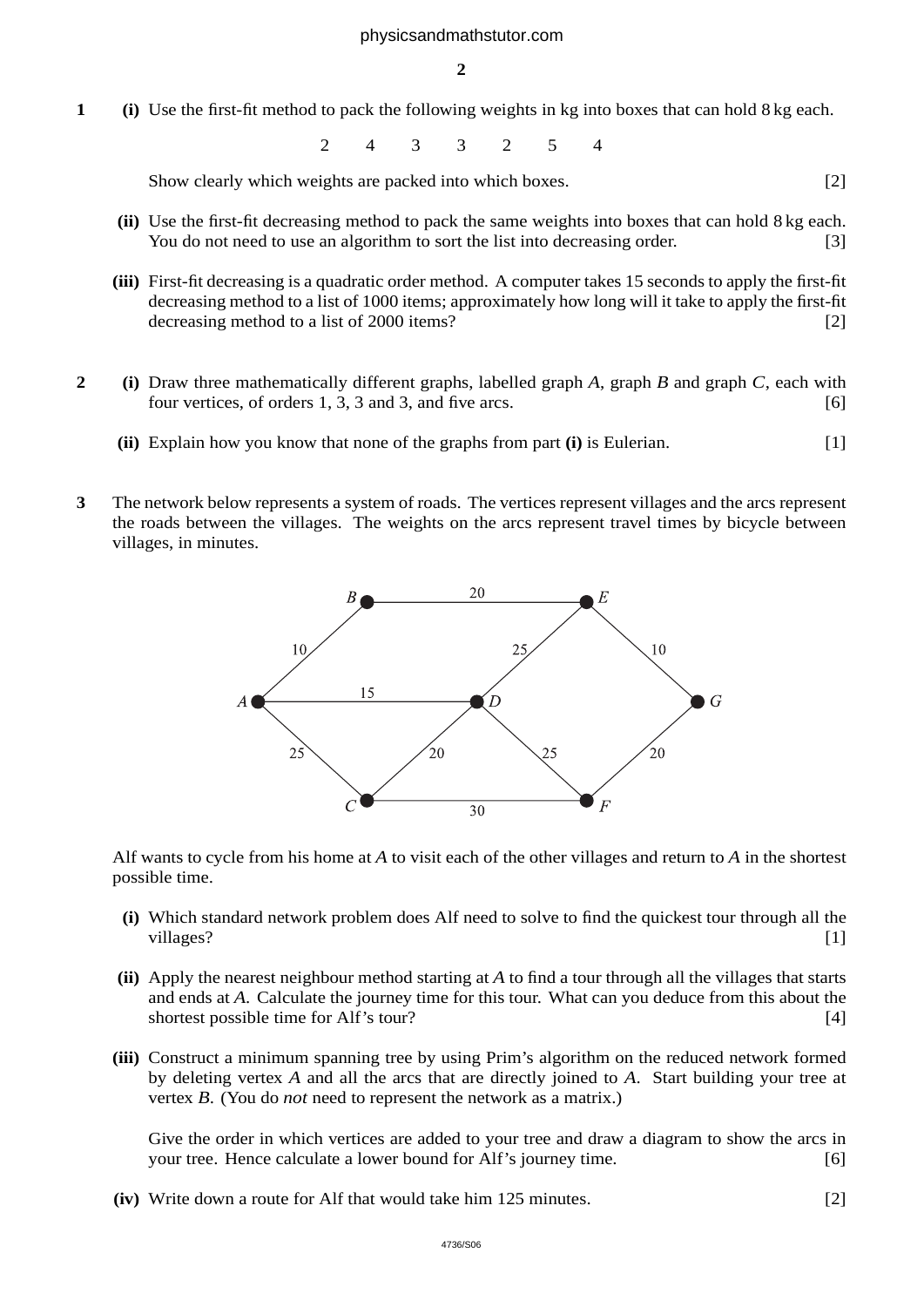**4** The constraints of a linear programming problem are represented by the graph below. The feasible region is the unshaded region, including its boundaries.



- **(i)** Write down inequalities that define the feasible region. [4]
- **(ii)** Find the coordinates of the four vertices of the feasible region. [3]

The objective is to maximise *P*, where  $P = x + 2y$ .

**(iii)** Find the values of *x* and *y* that maximise *P*, and the corresponding maximum value of *P*. [3]

The objective is changed to minimise *Q*, where  $Q = 2x - y$ .

- **(iv)** Find the minimum value of *Q* and describe the set of feasible points for which *Q* takes this value. [3]
- **(v)** Show that there are no points in the feasible region for which the value of *P* is the same as the value of  $Q$ . [3]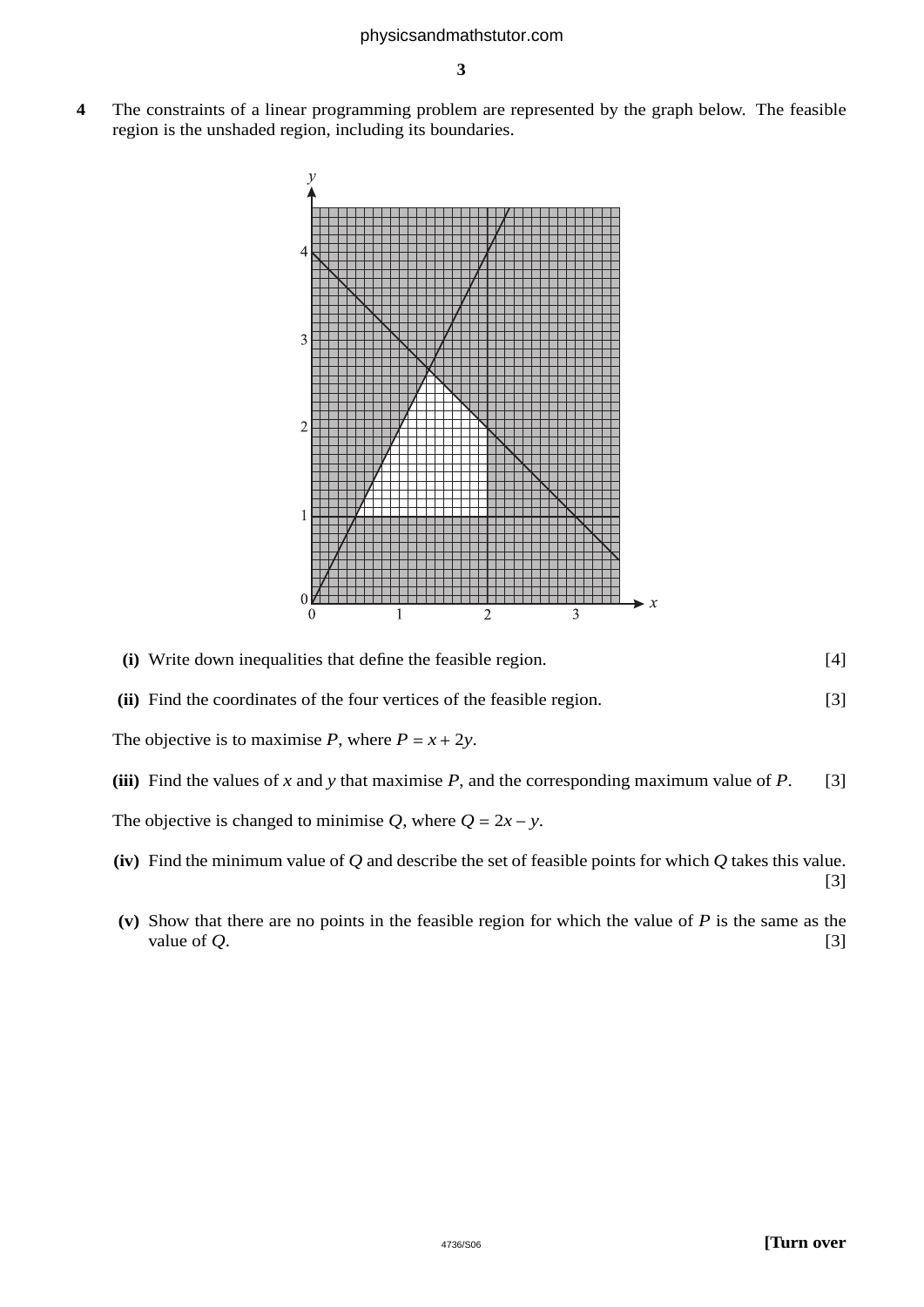**5** Consider the linear programming problem:

| maximise   | $P = x - 2y - 3z$ ,                 |
|------------|-------------------------------------|
| subject to | $2x - 5y + 2z \le 10$ ,             |
|            | $2x + 3z \le 30$ ,                  |
| and        | $x \ge 0$ , $y \ge 0$ , $z \ge 0$ . |

- (i) Using slack variables,  $s \ge 0$  and  $t \ge 0$ , express the two non-trivial constraints as equations. [1]
- **(ii)** Represent the problem as an initial Simplex tableau. [2]
- **(iii)** Explain why the pivot element must be chosen from the *x*-column and show the calculations that are used to choose the pivot. [2]
- **(iv)** Perform one iteration of the Simplex algorithm. Show how you obtained each row of your tableau and write down the values of  $x$ ,  $y$ ,  $z$  and  $P$  that result from this iteration. State whether or not this is the maximum feasible value of *P* and describe how you know this from the values in the tableau. [8]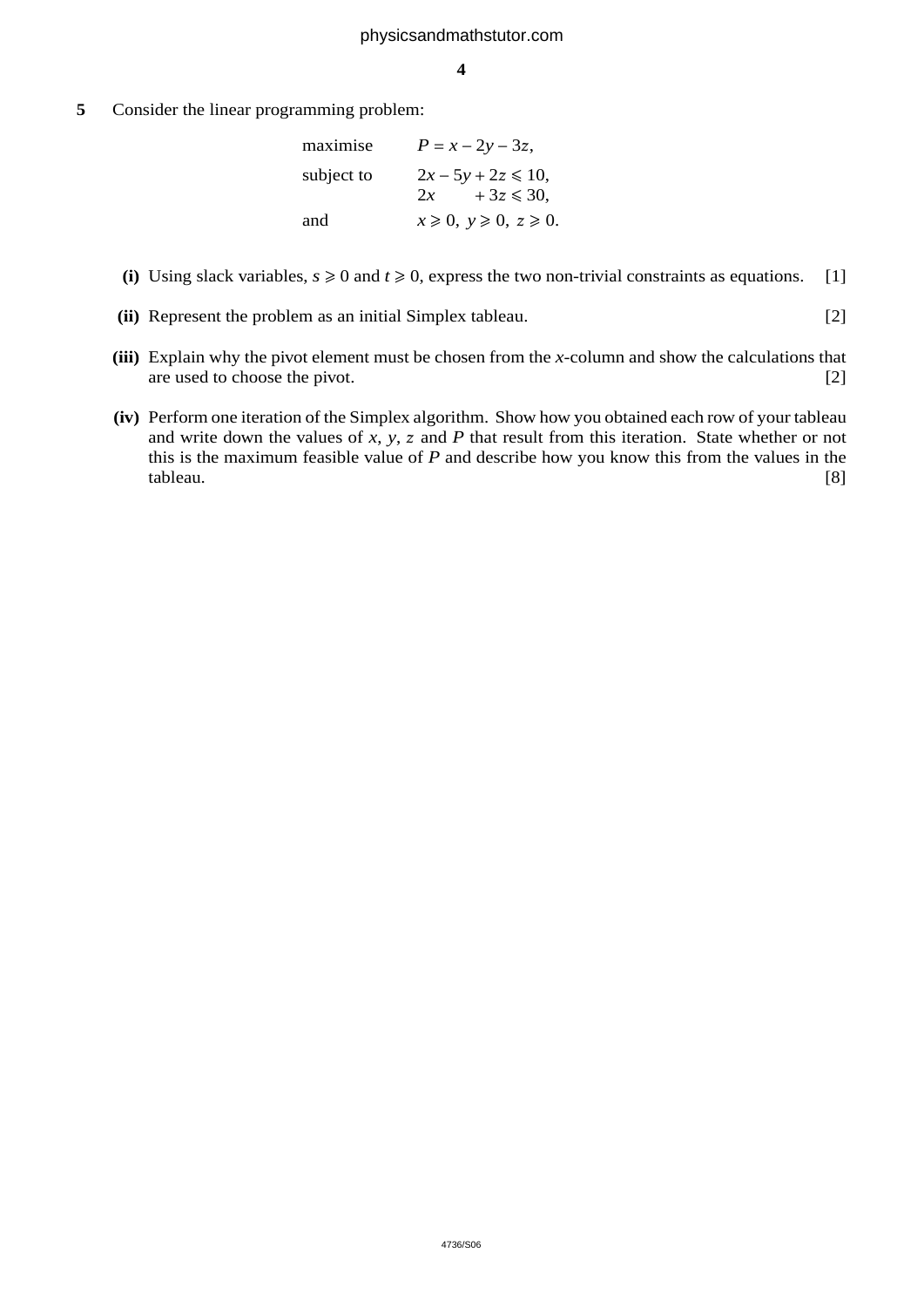**5**

#### **6 Answer this question on the insert provided.**

The network below represents a system of pipes. The arcs represent the pipes and the weights on the arcs represent distances, in metres. The total length of all the pipes is 300 metres.



- **(a)** On the diagram in the insert, use Dijkstra's algorithm starting from vertex *A*. You must show your working, including temporary labels, permanent labels and the order in which permanent labels are assigned. Write down the route of the shortest path from *A* to *J* and give its length in metres.  $[7]$
- **(b)** An electric 'mole' needs to pass along each of the pipes to inspect them.
	- **(i)** Calculate the shortest distance that the mole must travel if it starts and ends at vertex *A*. [3]
	- **(ii)** The pipe connecting *B* to *H* is removed for repairs. By considering **every possible** pairing of odd vertices, and showing your working clearly, calculate the shortest distance that the mole must travel to pass along each pipe on this reduced network, starting and finishing at  $A$ .  $[6]$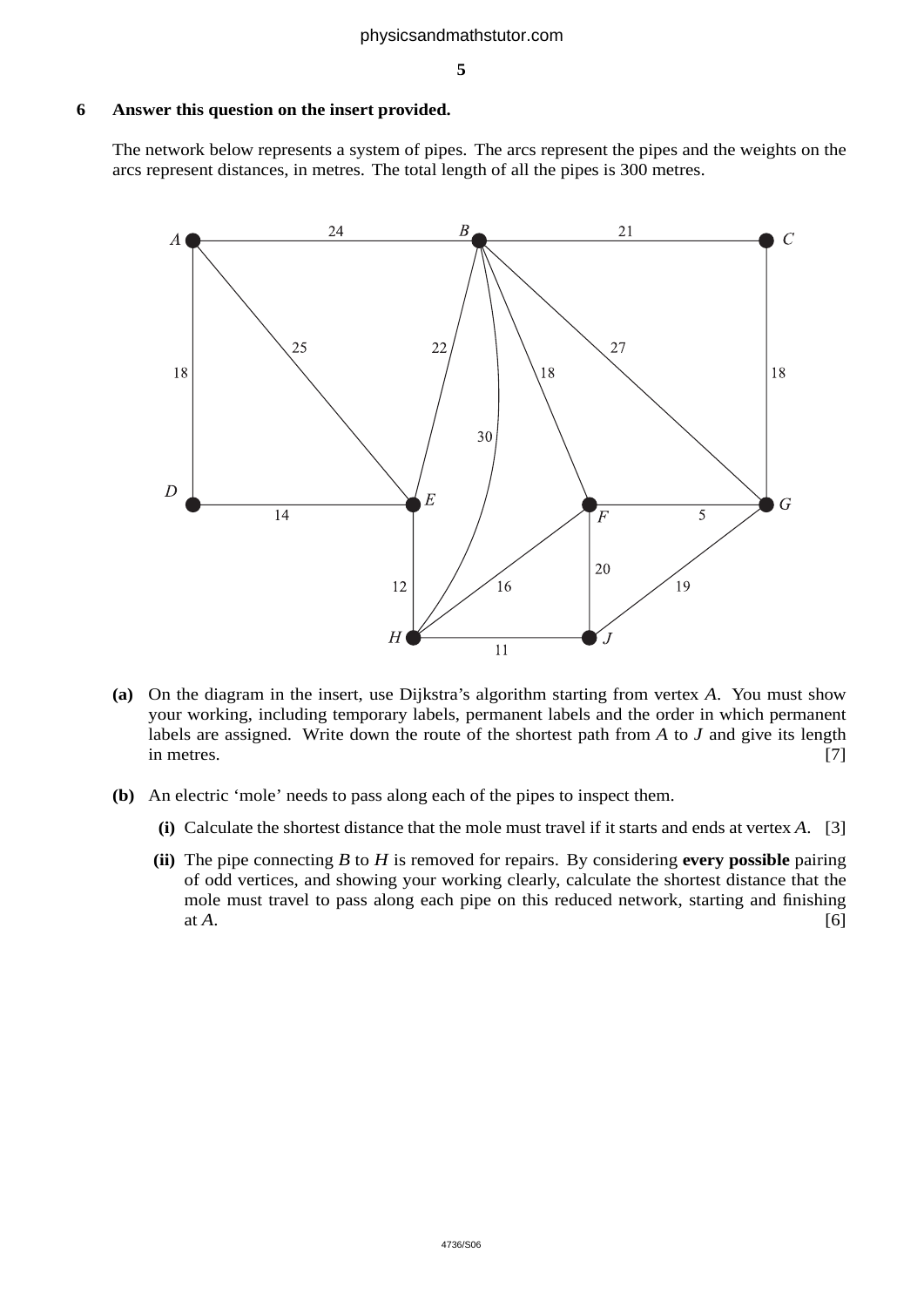#### **6**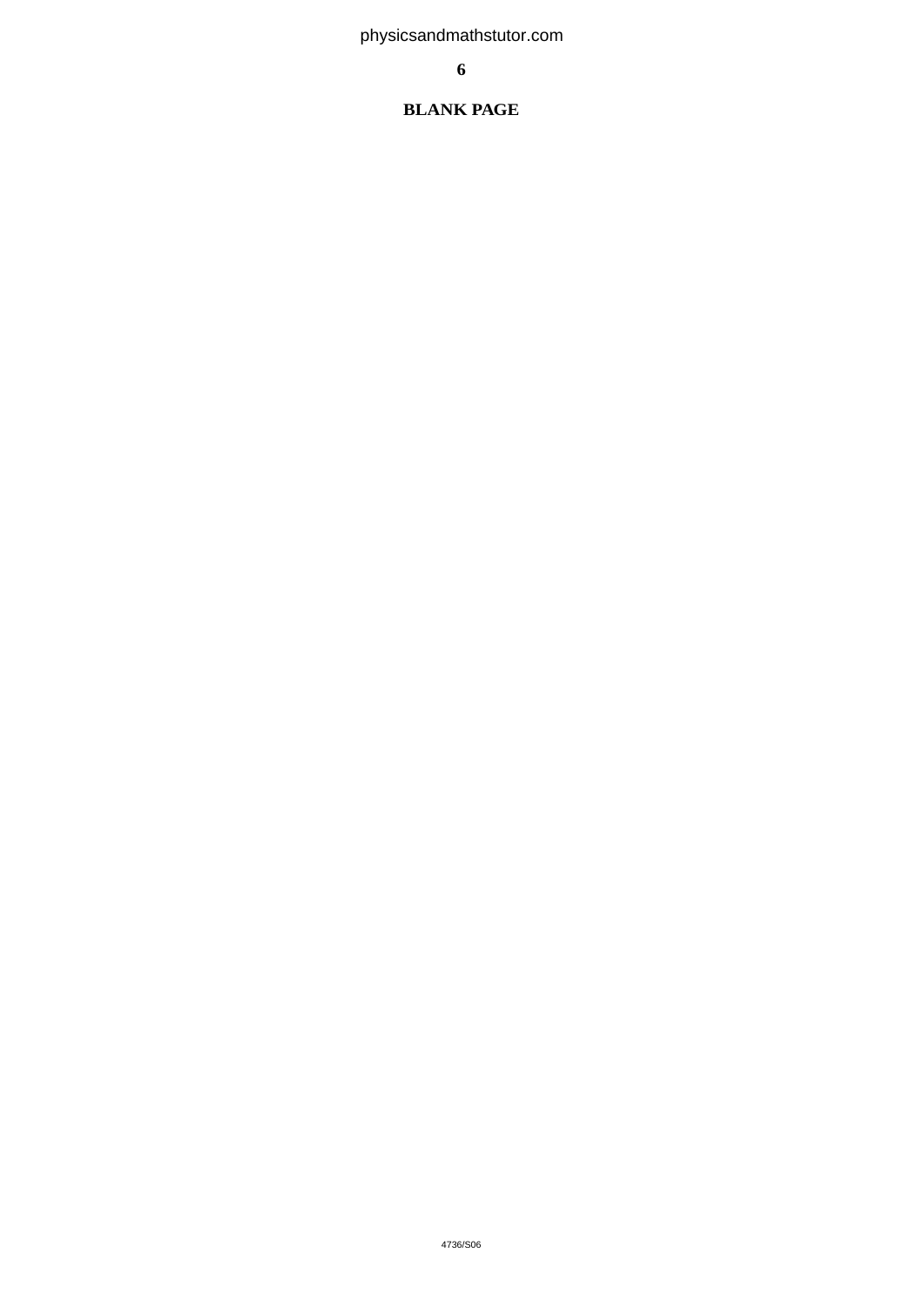#### **7**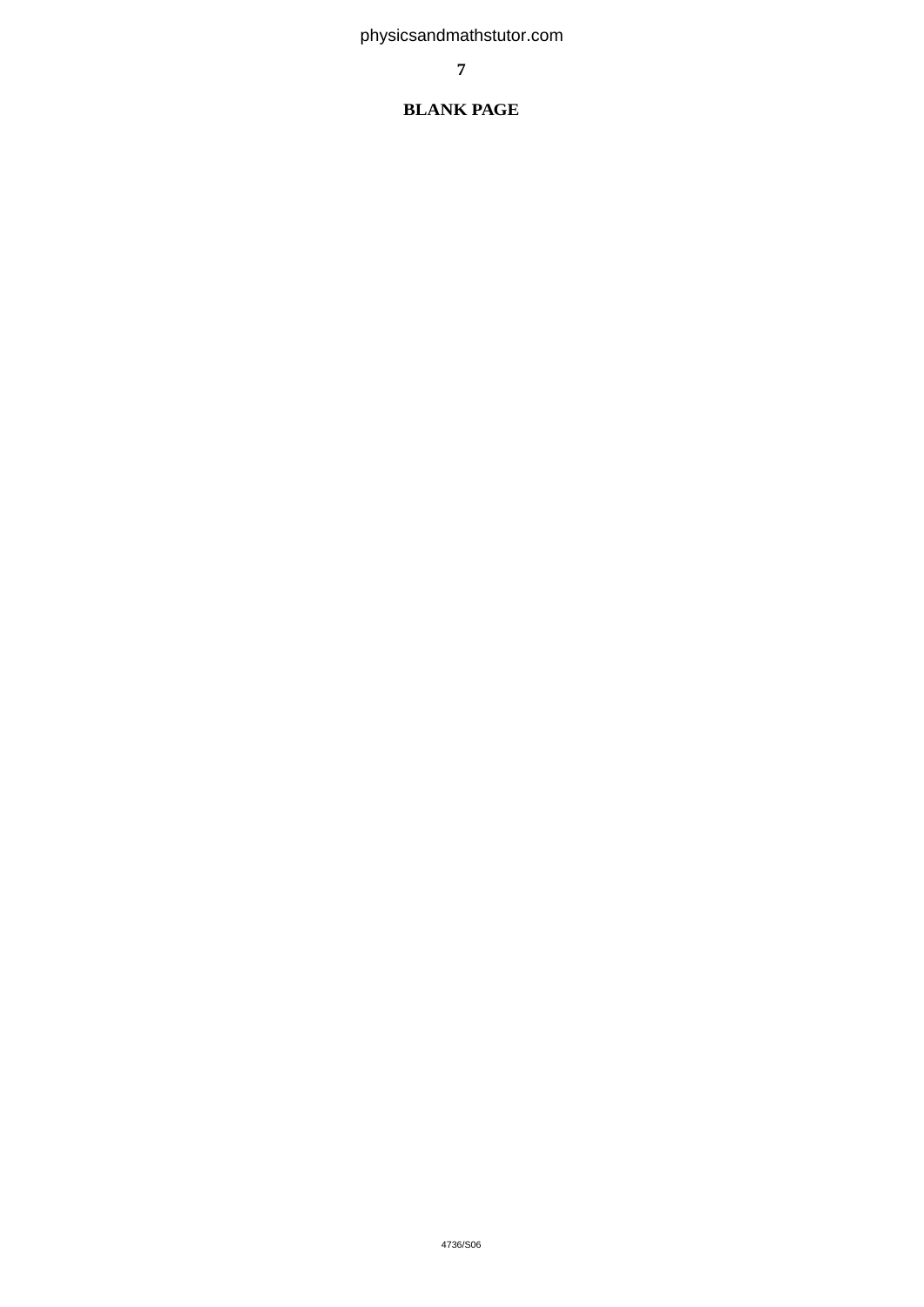#### **8**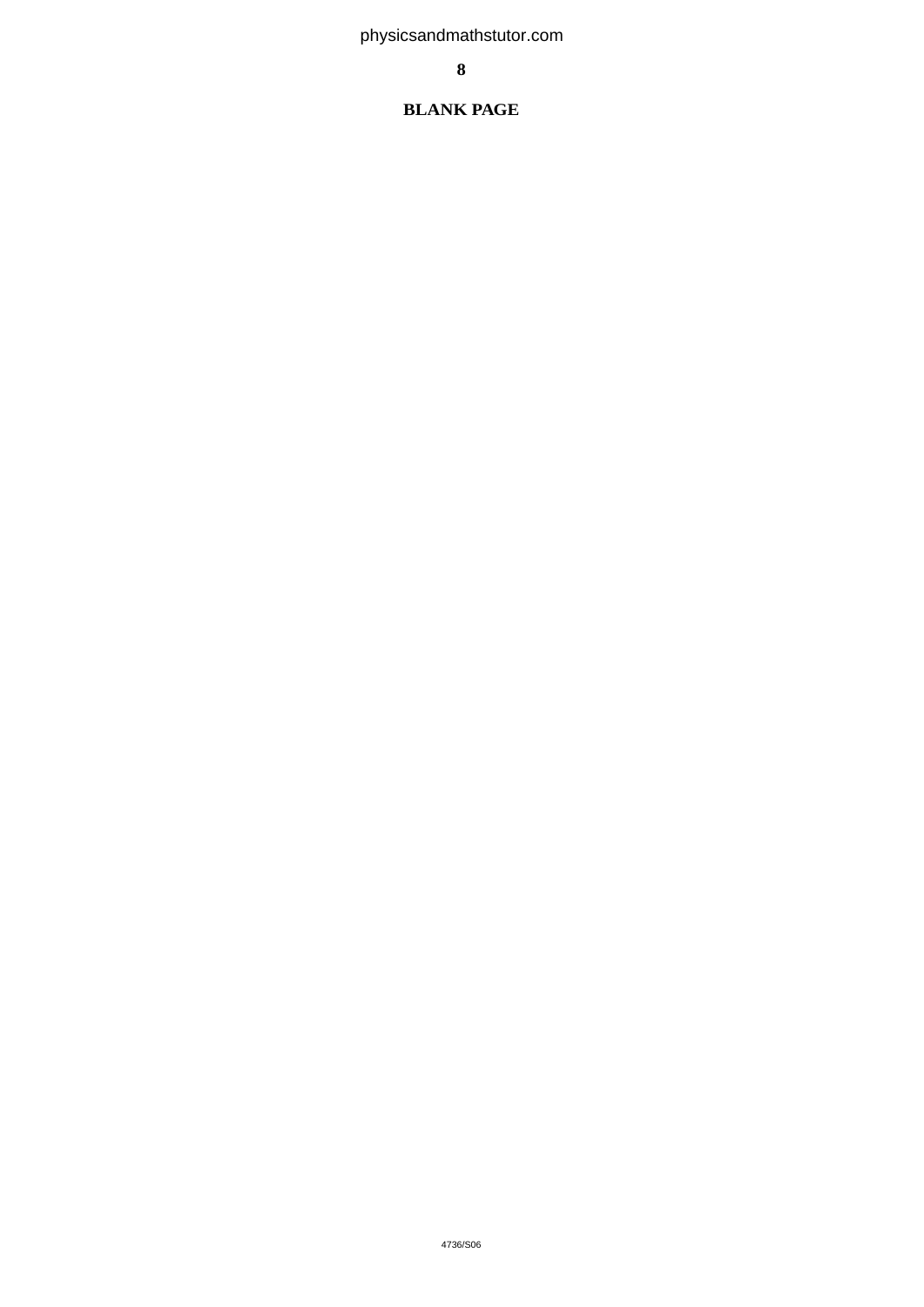| Candidate Name | <b>Centre Number</b> | Candidate<br>Number |                         |
|----------------|----------------------|---------------------|-------------------------|
|                |                      |                     | RECOGNISING ACHIEVEMENT |
|                |                      |                     |                         |

### **OXFORD CAMBRIDGE AND RSA EXAMINATIONS**

**Advanced Subsidiary General Certificate of Education Advanced General Certificate of Education**

# **MATHEMATICS 4736**

Decision Mathematics 1 INSERT for Question 6

Monday **12 JUNE 2006** Afternoon 1 hour 30 minutes

#### **INSTRUCTIONS TO CANDIDATES**

- **•** This insert should be used to answer Question **6**.
- **•** Write your name, centre number and candidate number in the spaces provided at the top of this page.
- **•** Write your answers to Question **6** in the spaces provided in this insert, and attach it to your answer booklet.

#### **This insert consists of 3 printed pages and 1 blank page.**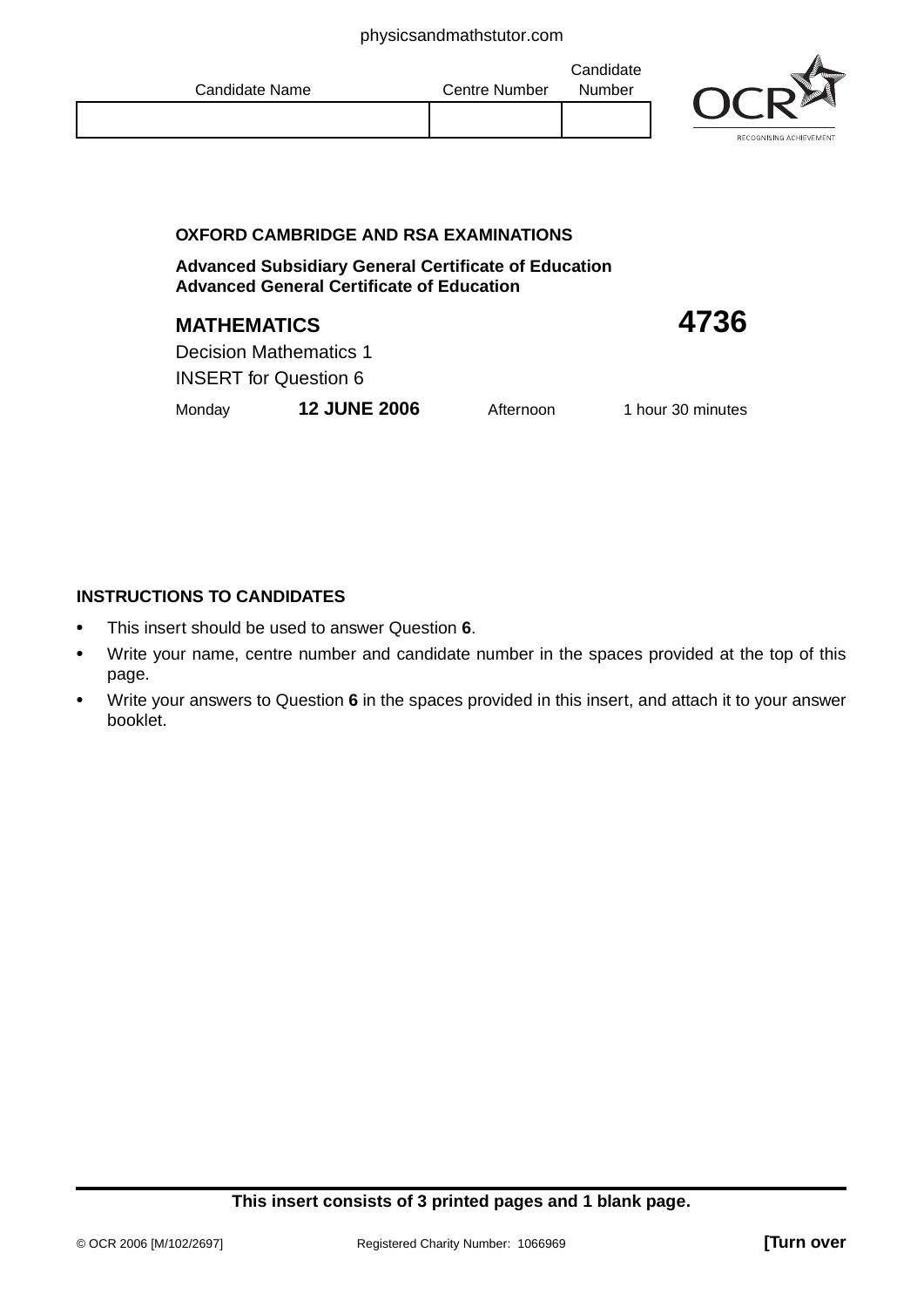$\overline{\mathbf{c}}$ 

```
6
(a)
```


Do not cross out your working values (temporary labels)



 $(b)$  $(i)$  $\overline{1}$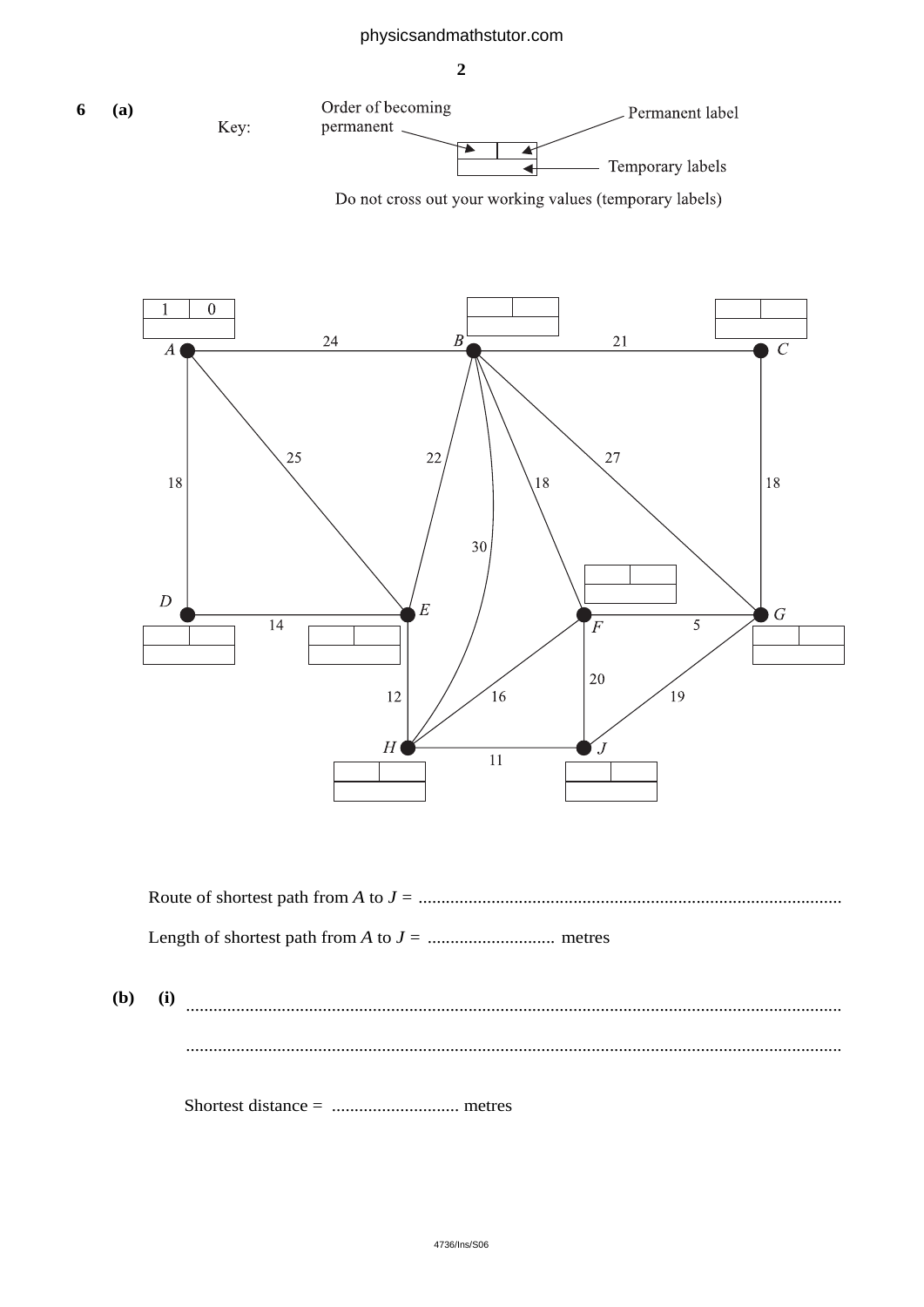